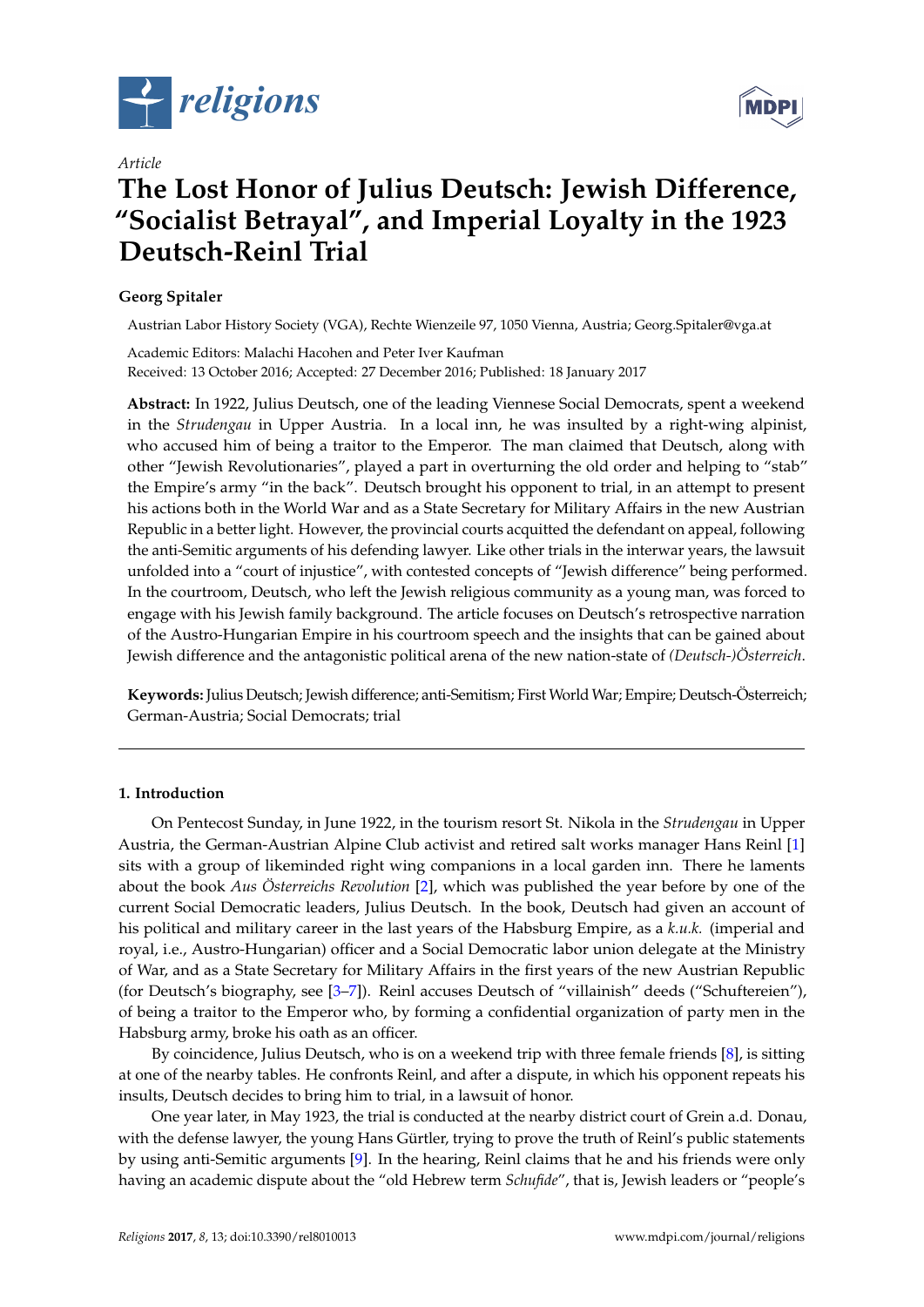delegates, who had a military guard to protect them and who suppressed other peoples" [\[10\]](#page-8-6). In 1918, "Jewish Revolutionaries", "elements who are alien to the *Volk* and the country", had tried to seize power in many nations, and in this sense, Deutsch's actions could well be called "Schufterei" [\[10\]](#page-8-6). The trial was adjourned for the statement of the absent plaintiff Deutsch and rescheduled for June 1923. In a year of national elections, with Deutsch nominated as a leader of the new paramilitary Social Democratic *Republican Schutzbund*, the lawsuit would receive significant media coverage, but in the end, the court's verdict would not rehabilitate Deutsch's honor.

Deutsch put a lot of effort into preparing his testimony and commissioned it to be published as a brochure [\[11\]](#page-8-7), as a programmatic statement about both his personal role and the role of the Social Democratic Party in achieving the Republic in 1918. However, in the second hearing, the district court followed the anti-Semitic arguments of the defending lawyer. Though Reinl was convicted for using the word "Schuft" (villain) in the dispute with Deutsch, he was acquitted of using the term "Schuftereien". Since Deutsch was "at least partly of Jewish descent", the verdict said, describing his deeds in this way was just the claim that he would act for "his" nation to the disadvantage of other nations, a behavior that could not be considered dishonorable on the grounds of the penal law [\[12\]](#page-8-8).

Both parties filed an appeal, but in November 1923, the regional court trial in the town of Linz would proceed even less favorably for Deutsch. His lawyers, amongst other things, tried to refute the bizarre "Schufiden" argument ([\[13](#page-8-9)[,14\]](#page-8-10)), but his opponent's lawyer Gürtler now focused on Deutsch's alleged undermining activities at the *k.u.k.* Ministry of War in 1917–18. He claimed that Deutsch had promoted the revolution "with dirty methods", and the court should therefore acquit the defendant. If not, then the first paragraph of the Austrian constitution should read: "Spying, treason and defection are the heroic virtues of the Austrian citizen" [\[15\]](#page-8-11). In fact, Reinl was subsequently acquitted of all charges, and the court argued that Deutsch's book *Aus Österreichs Revolution* proved the defendant's statements to be true [\[13\]](#page-8-9). The verdict said that Deutsch had been called to the Ministry of War as an officer without being discharged from his military duties, "and that he gained secret information in order to act against the directives of those who had entrusted him" [\[14\]](#page-8-10).

What makes this case study interesting is the fact that it can be linked to a whole series of similar Austrian political trials in the interwar years that were charged with anti-Semitism and resulted in scandalous verdicts. Like other "courts of injustice" ([\[9\]](#page-8-5), pp. 28–65), Deutsch's lawsuit unfolds into a stage "upon which performances of Jewish difference served both to reinforce and redefine its boundaries" ([\[9\]](#page-8-5), p. 31; [\[16\]](#page-8-12)). Deutsch never identified himself publicly with his Jewish family background; in fact, it became a blank space in his (auto-)biography. In the courtroom, however, he was forced to engage explicitly with it, and he had to accept that the juridical and discursive power of definition was in the hands of the anti-Semites. At the trial, the three key issues of Empire, Socialism, and Jewish difference met in a discursive assemblage. Deutsch was faced with the challenge that in the political struggles of the First Republic, the Social Democrats were often downplaying their actual state-preserving role in the Austro-Hungarian Empire. By distancing himself from the Empire and from Judaism, Deutsch became vulnerable to the polemics of his political adversaries, who capitalized on the inconsistencies of his arguments. In the following text, I will therefore focus on Deutsch's retrospective narration of the old Empire in his courtroom speech, the insights that can be gained into performances of Jewish difference and the antagonistic political arena of the new nation-state of *(Deutsch-)Österreich*, (German)-Austria, in which the claim of Julius Deutsch, as a Social Democrat, to represent the "the (working) people" ("das arbeitende Volk") was challenged by "racial" and ethnic concepts of the German *Volk*, that were articulated by his Catholic and right-wing political opponents.

## **2. Deutsch's Courtroom Speech**

In his testimony to the court in Grein, Deutsch tried to challenge the accusation of having broken his oath as an officer and stated that he had started his confidential work in the year 1918, when the war was in fact lost, and not, as Reinl had claimed in a letter to the press, as early as the summer of 1917 [\[17\]](#page-8-13). Clearly, the anti-Semitic allegation of a "stab in the back" to the Empire's army hung in the air [\[18\]](#page-8-14).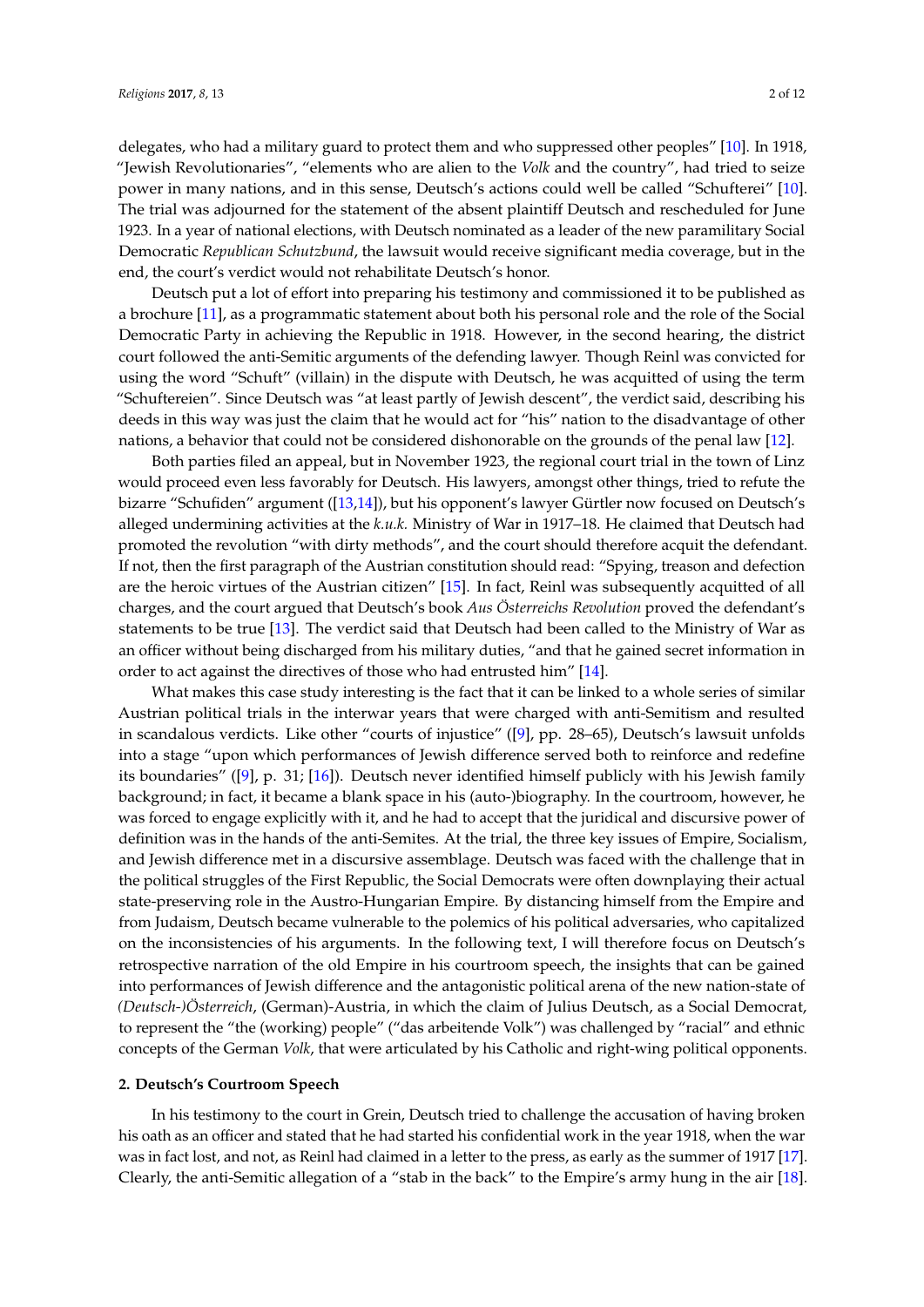Already in 1921, after the publication of *Aus Österreichs Revolution*, the right-wing veterans' association had pressed charges against him, Otto Bauer, and Julius Braunthal at the "Inquiry Commission of Wartime Duty Violations" ([\[19](#page-8-15)[,20\]](#page-8-16)), but the commission had declared that it lacked jurisdiction in the case and that any potential violations of military law were amnestied by the provisional Republican National Assembly in 1918 [\[21\]](#page-8-17).

In court, Deutsch gave an account of his military career as a young artillery officer in the World War and about his appointment to the Ministry of War in December 1917, where, nominated by the Trade Union Commission, he served as a social policy consultant in the Bureau of Wartime Economy. From that time on, Deutsch claimed, his uniform was nothing but a forced formality, "as long as I was at the frontlines, I was an officer. In the Ministry of War, I was a delegate ("Vertrauensmann") of the unionized workers" ([\[11\]](#page-8-7), p. 6). From the summer of 1918 onward, as he had described in *Aus Österreichs Revolution*, he used his position to build a "secret military organization" in the Viennese garrisons, a network of Social Democratic soldiers that would form the core of the new People's Army (*Volkswehr*) in November 1918. He justified these actions with the intentions of the army command to use troops in Vienna "against strike or other revolutionary uprisings". In order not to become a "villainous traitor of the people" ("schurkischer Verräter am eigenen Volke"), he had to choose between "the officer's oath, that I did not give by choice" and the "sense of community with the working people", "a subject's loyalty to the emperor, whom I never recognized voluntarily, or the male pride of a republican, who, in the hour of emergency, stands by his people and not with the bloodstained archducal House of Habsburg" ([\[11\]](#page-8-7), p. 8). As a loyal citizen and out of "comradeship with the soldiers I lay in the trenches with", he first did his "duty as a soldier", but "would have rather died than fight my own people or quietly accept the rulers' campaign against them. In no way can an oath involve the moral right to partake in such a crime" ([\[11\]](#page-8-7), pp. 14–15).

In Deutsch's testimony, the Empire primarily represented a military power structure that was responsible for the continuation of the war, with all its suffering, and the wartime suspension of democratic rights and social achievements ([\[22\]](#page-8-18), p. 374; [\[23\]](#page-9-0)). Using the historical examples of the Swiss national hero Wilhelm Tell and other popular leaders of the peasant wars, Deutsch tried to justify the "right to revolt" against "Habsburg's hangmen". He reminded the audience that Christian Social leaders as well broke their oaths to the Emperor in the autumn of 1918 and that the government was overturned by way of a revolution; that, in the words of Hans Kelsen, "popular sovereignty replaced the divine right" ([\[11\]](#page-8-7), pp. 10-14). During the war, however, Deutsch had written in a slightly different way about the dynasty. In his wartime notes *Kriegserlebnisse eines Friedliebenden* ("Wartime Experiences of a Peace-Lover"), written in 1917, he called Franz Joseph I an "Emperor of peace", who only failed to stop a war "that arose from the antagonism of capitalist forces" ([\[24\]](#page-9-1), p. 182). His impressions of the heir apparent Karl, whom he met several times behind the frontlines, were also more or less favorable ([\[24\]](#page-9-1), pp. 71–72).

In the regional court of appeal in Linz, Deutsch and his lawyers tried to point out that his supervisors in the Ministry of War were well aware of his political bias as an "opponent of the government" [\[25\]](#page-9-2) whose loyalty was with his party, and that his formally illegal actions where in fact tolerated in the shaky political situation of 1918. For instance, his contributions to the Social Democratic theoretical journal *Der Kampf* were not allowed for an officer, but he was not prevented from publishing them [\[25\]](#page-9-2).

#### **3. Jewish Difference**

It is indicative that, in his courtroom testimony, Deutsch did not refer to the anti-Semitic accusations of his opponents. Deutsch, who was born in 1884 into a poor Jewish family in the western Hungarian provinces, and who later migrated with them to Vienna, had left the Jewish religious community as a young man in 1905 [\[26\]](#page-9-3), being without religious belief ("konfessionslos") for most of his life ([\[27](#page-9-4)[,28\]](#page-9-5)). From his adolescence onwards, he found his political identification with the Social Democrats, bringing his organizing ability into the service of the party as one of their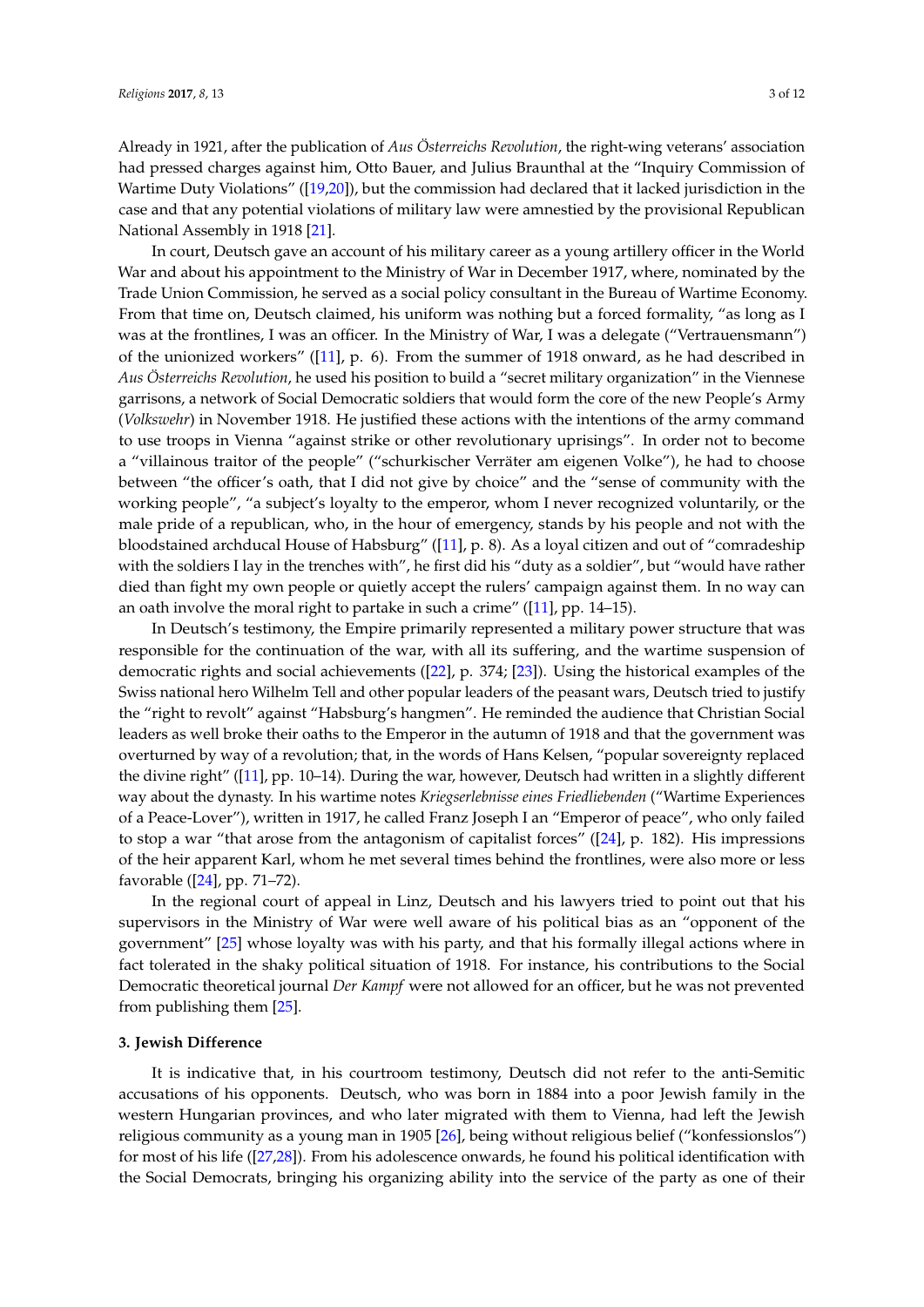secretaries from 1909 on. As with most of his party colleagues, it was German culture that, for him, epitomized enlightenment and progress ([\[6\]](#page-8-19), p. 35). For leading Social Democrats such as the party's chief theorist Otto Bauer, the "Jewish question" was seen as an anachronistic phenomenon of the past, and assimilation was regarded as a "causal necessity" of social and economic transformation on the path to a future society of "new humans" ([\[29\]](#page-9-6); [\[30\]](#page-9-7), p. 8). As Anton Pelinka states, Deutsch took advantage of "the freedom to abandon his Judaism. However, the fact that he never addressed this decision in his writings reveals how problematic his relation to Jewishness must have been" ([\[31\]](#page-9-8), p. 120). In this sense, his involvement with the universalistic project of the Social Democrats and his rejection of being considered a Jew by others can be seen as an implicit engagement with Jewish difference ([\[32\]](#page-9-9), p. 72). If one considers the assumption, also present at the time of the trial, that the Jewish population of the Empire, "cosmopolitan and Zionist, Orthodox and liberal" was amongst the citizens most loyal to the Habsburg dynasty, "who supported the Empire to the last days of the First World War, when most imperial constituents had long seen it as lost" ([\[33\]](#page-9-10), pp. 39–40), then Deutsch's harsh depiction of the "Habsburg hangmen" might be seen as a further step away from a Jewish past.

There are only a few "ego-documents" (diaries, autobiographies, memoirs, etc.) that involve Deutsch's explicit engagement with Jewish difference, in his autobiography the issue of Judaism is left out ([\[31\]](#page-9-8), p. 120). In his notes from the First World War, he criticizes anti-Semitic "prejudices" in the army, but takes the position of a seemingly uninvolved observer ([\[24\]](#page-9-1), pp. 18, 130). However, by the days of regime change in the autumn of 1918, Deutsch, who was now a prominent Social Democratic leader, was confronted with anti-Semitic harassment. As early as in November 1918, there were leaflets warning returning soldiers about the alleged Jewish rule in the new Republic—"exterminate the Jew Deutsch" they said ([\[34,](#page-9-11)[35\]](#page-9-12)). Other pamphlets of the 1920s denounced the "Jewish" Social Democrats, listing Deutsch amongst other even more prominent targets such as Otto Bauer, Victor Adler, Robert Danneberg, Hugo Breitner, or Friedrich Austerlitz ([\[36\]](#page-9-13), p. 33; [\[37\]](#page-9-14)).

In their response to anti-Semitism, the Social Democrats often swayed between "a general rejection of race hatred", a "downplaying of anti-Semitism", and the "reluctance to openly expose themselves by supporting harassed Jews" [\[29\]](#page-9-6). Not least to counter the accusation of being the "party of Jewish protection" ("Judenschutzpartei"), the Social Democrats also employed "tactical anti-Semitism" in their rhetoric and imagery, to denounce, for example, the alleged link between the Christian Socials, the *Heimwehr* and "Jewish capitalists" [\[29,](#page-9-6)[38\]](#page-9-15). All these complex elements can be found in Deutsch's political life, including his own use of anti-Semitic imagery. In parliament, he joined his party's polemical denunciation of the contradiction between the Christian Socials' anti-Semitic rhetoric and their alleged dependency on the money of "Jewish" bankers [\[29\]](#page-9-6). His main target was the leader of the *Heimwehr*, Ernst Rüdiger Starhemberg, and his ties to the armament industrialist Fritz Mandl, a Jewish "Schieber" [\[29\]](#page-9-6), as Deutsch called him, and other "money Jews" [\[39\]](#page-9-16).

Back in 1920, in contrast, he protested within the party against an anti-Semitic attack by the Social Democratic paper *Linzer Tagblatt* that was targeted at his Christian Social co-member in the federal government, Vice State Secretary for Military Affairs Erwin Waihs [\[40\]](#page-9-17). However, for Deutsch and the Social Democrats, the main political conflict line was not anti-Semitism, but the antagonism with their conservative and right-wing opponents—first and foremost the Christian Socials. It is telling, for instance, how Deutsch judged the *Aryan paragraph* that was introduced in most Austrian Alpine Clubs between 1919 and 1921 [\[41\]](#page-9-18). For Deutsch, the *Alpenverein* was a "reservoir of all reactionary elements who observed the rise of the working class with poisonous hatred". "Under the *pretense* to keep out the Jews", Deutsch argued, the association had in fact "evicted *the workers* from the Alpine Clubs' mountain refuges" (emphasis added) ([\[42\]](#page-9-19), p. 15). In a similar vein, he criticized their "narrow-minded and spiteful attitude" towards "the followers of a different ideology" [\[43\]](#page-9-20). In his view, it was not the Jews but the Social Democrats who were the primary target of the Alpine Clubs' excluding practices. In fact, the *Alpenverein* had cancelled the equal access for members of the Social Democrats' alpine organization *Naturfreunde* to their huts in 1923 and had advised their sections to exclude them from admission ([\[44\]](#page-10-0), pp. 250–54). Still, Deutsch's claim was disturbing, and it only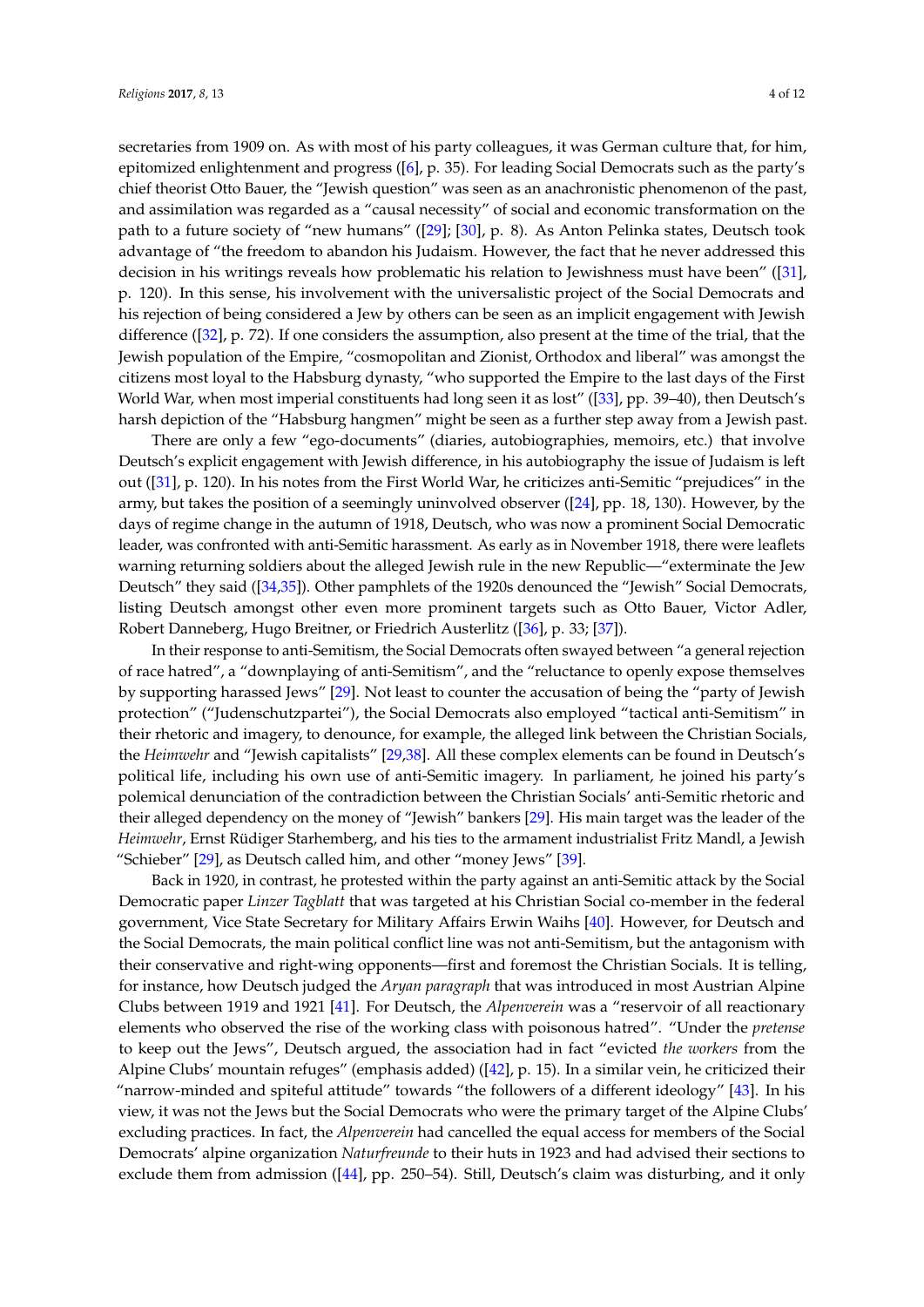makes sense if it is linked to his own leisure practice and his attitude to Jewish difference. He was known for being a hiker ([\[7\]](#page-8-3), p. 93; [\[45\]](#page-10-1)), who himself supposedly became a victim of these excluding principles. For him, they might have been easier to accept if he kept the power of definition, to be excluded as a "worker", and not a "Jew".

In the Grein courtroom, Deutsch was forced by the judge to answer the matter of his Jewish descent, and his response was again surprising: "This is hard to determine", Deutsch was quoted in the press. He said that "[h]is family had lived in the Burgenland for many generations; one branch of the family is Jewish, but not the other. He might thus be a half-Jew. Incidentally, the family tradition tells that their ancestors adopted the Jewish faith during the time of the prosecution of Protestants and the whole family would therefore be of Aryan descent" [\[46\]](#page-10-2). The Christian Social press jumped at Deutsch's testimonial with pleasure; for them, he remained "Jewish". The defense lawyer Gürtler said that Deutsch had reacted similarly as a State Secretary back in 1919–20. "The assembled soldiers' council asked their leading commander Deutsch at the Ministry if he was of Jewish descent. They had to repudiate this allegation in the provinces and could not believe it, since he has blond hair and blue eyes." Back then, Gürtler claimed, Doctor Deutsch had answered "in a similarly hesitant way" [\[47\]](#page-10-3).

#### **4. "Blinded by Vanity?"**

Deutsch's decision to publish his courtroom speech as a brochure followed a prominent example. In late 1923, Friedrich Adler would republish the defense he gave at his special court trial in 1917, when he was sentenced for murdering the *k.u.k.* Prime Minister, Count Stürgkh [\[48\]](#page-10-4). During the World War, the two party secretaries Deutsch and Adler, who both opposed the war with differing levels of radicalism, had chosen different avenues for action. Whereas Deutsch was at the frontlines as an officer and loyal party man, Adler had risked his life with a political murder that was intended as an uncompromising call for immediate peace. Now, a connection between Deutsch's lawsuit and Adler, who was a favored target of the right-wing press ([\[49\]](#page-10-5), pp. 34–36), was also made by the Christian Socials, who denounced them both as "Jewish". In 1923, Adler had just filed a libel suit to challenge the insulting description as an "assassin" ("Meuchelmörder"). The *Reichspost* stated ironically: "Adler's party comrade and fellow tribesman ("Stammesgenosse") Julius Deutsch also felt offended in his honor and went to court. [...] There must be a special blend of qualities that the likes of Adler and Deutsch exhibit, since non-Marxists and non-Jews in the same position would not file a complaint but wish the ground would open up and swallow them. [...] Well then, Dr. Adler is not an assassin and Deutsch is not guilty of treason and false oath, but both belong to the gallery of Marxism's men of honor. This concession might enable an understanding between those who speak in traditional language and terminology and those who turn everything upside down in an expressionistic manner" [\[50\]](#page-10-6).

For the court of appeal in Linz, Deutsch not only had the local Upper Austrian party lawyer at his disposal, but the party executive committee also provided the services of Gustav Harpner [\[51\]](#page-10-7), the renowned Vienna party advocate who had defended Friedrich Adler at his special court murder trial. However, a trial of insulted honor was not a defense of life and death, and thus, Deutsch's heroic stylization in court was mocked by his political opponents as an example of his well-known vanity [\[52\]](#page-10-8). They elaborated on the role of his female companion in St. Nikola and "key witness" [\[53\]](#page-10-9) Marie Kramer, who had allegedly entrapped him to give a "blinded" male defense of honor [\[52\]](#page-10-8). The communist paper *Rote Fahne*, which had attacked former State Secretary Deutsch on a regular basis for marginalizing the *Red Guard*s and for his policy against revolutionary communist activities in the first years of the Republic, now called him a "childish and vain man, who at least contributes to the amusement of his fellow audience" [\[54\]](#page-10-10). "A true revolutionary should be proud of the insults of a monarchist, and will not go to a bourgeois court" [\[55\]](#page-10-11).

#### **5. On Enemy Territory**

In *Becoming Austrians*, Lisa Silverman argues that within the new *(deutsch-)österreichische* Republic, divided and contested "along new national and urban lines", Jewish difference became a means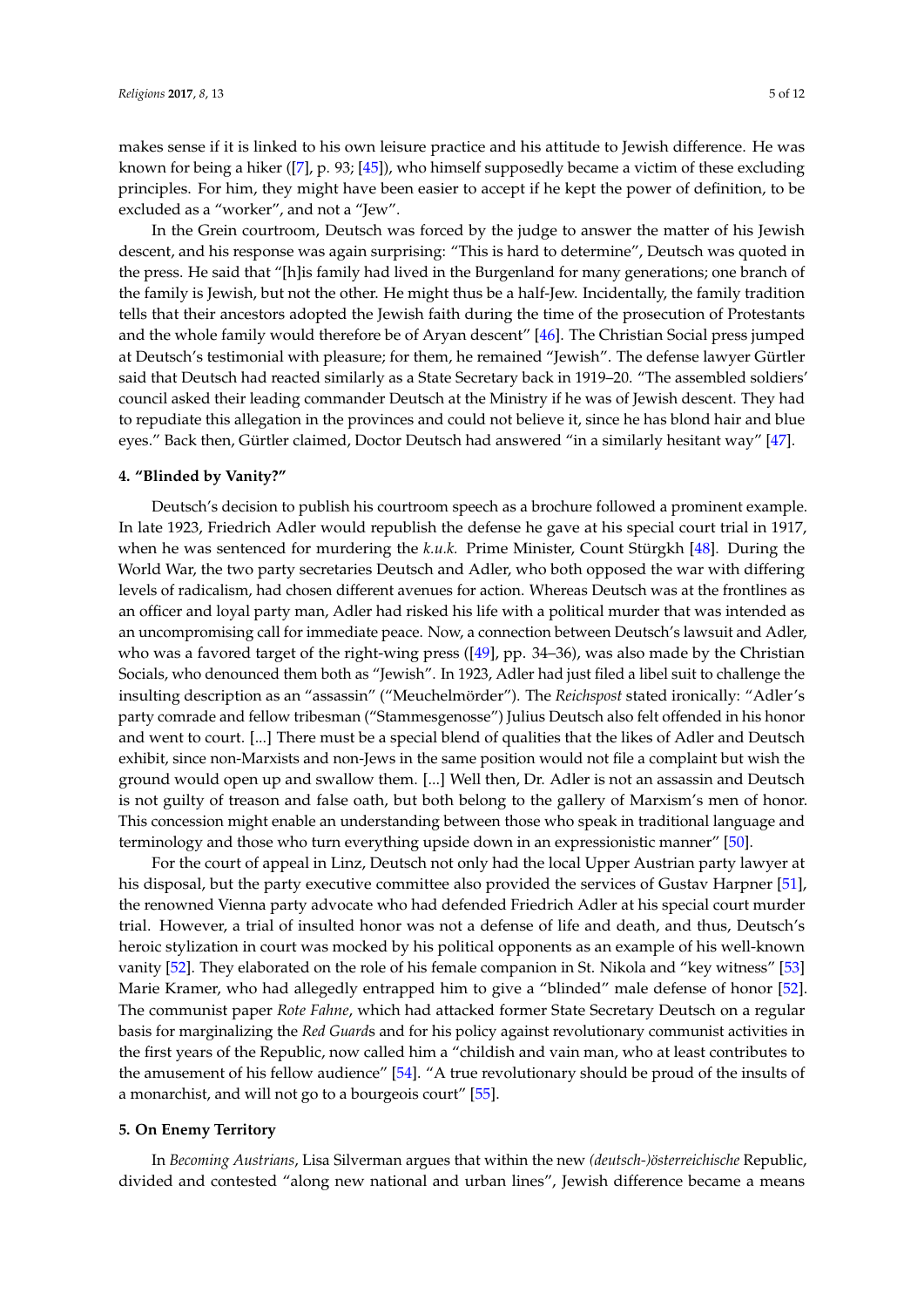"to interpret, clarify, and critique the terms of the country's altered political, social, and economic circumstances" ([\[9\]](#page-8-5), p. 5). "A new national 'Austrian' self-understanding centered on German culture developed within the bounds of an already shaky political framework that gained stability when defined in terms of Jewish difference" ([\[9\]](#page-8-5), pp. 5, 9). This argument can be applied to the Deutsch-Reinl trial, which revolved around the nature and character of the people ("Staatsvolk") and its legitimate representatives, the discursive struggle for a hegemonic definition of political antagonisms and the articulation of conjunctive 'national' representative claims [\[56\]](#page-10-12). Like other trials in the interwar years, the defense tried to establish a specific narrative of the events "by engaging familiar social codes of Jewish difference, assigning abstract qualities coded as 'Jewish' and 'not-Jewish' to victims and perpetrators in order to construct culturally plausible accounts of the crimes" ([\[9\]](#page-8-5), pp. 29–30). In the -<br>Grein trial, Reinl's lawyer Gürtler wanted to establish the truth of Deutsch's "Schuftereien" by exposing him as a "Jewish Revolutionary" ("Revolutionsjude"). Deutsch's reference to heroic leaders from history, such as Wilhelm Tell or the German peasant rebels, would be ridiculous and an act of hubris, since as a Jew, he did not have the right to compare himself to these popular folk figures. "A man of such inferior moral qualities, who, because of his descent, has nothing to do with the Austrian people, cannot claim to be celebrated as a national hero. Dr. Deutsch as an Austrian Wilhelm Tell resembles an operetta character, whose only claim is to ridiculousness" [\[57\]](#page-10-13). It is not a coincidence that a cartoon in the *Reichspost* drew on this image, comparing Deutsch to the true Wilhelm Tell, who did not break his oath ("Rütlischwur") (Figure [1;](#page-5-0) [\[58\]](#page-10-14)).

<span id="page-5-0"></span>

**Figure 1.** "Heroes of the Week": Julius Deutsch and Wilhelm Tell. *Reichspost*, 17 June 1923, p. 7. **Figure 1.** "Heroes of the Week": Julius Deutsch and Wilhelm Tell. *Reichspost*, 17 June 1923, p. 7.

6 "black" provinces, at a time, when "summer-resort anti-Semitism" ("Sommerfrischenantisemitismus")The mocking of Deutsch as a costumed Tell points to a further facet of the trial. The lawsuit was The mocking of Deutsch as a costumed Tell points to a further facet of the trial. The lawsuit was conducted in a territory rather hostile to Deutsch, both in terms of symbolic topography and actual conducted in a territory rather hostile to Deutsch, both in terms of symbolic topography and actual political power. As a representative of Red Vienna, he had to condone a verdict that was delivered in political power. As a representative of Red Vienna, he had to condone a verdict that was delivered in the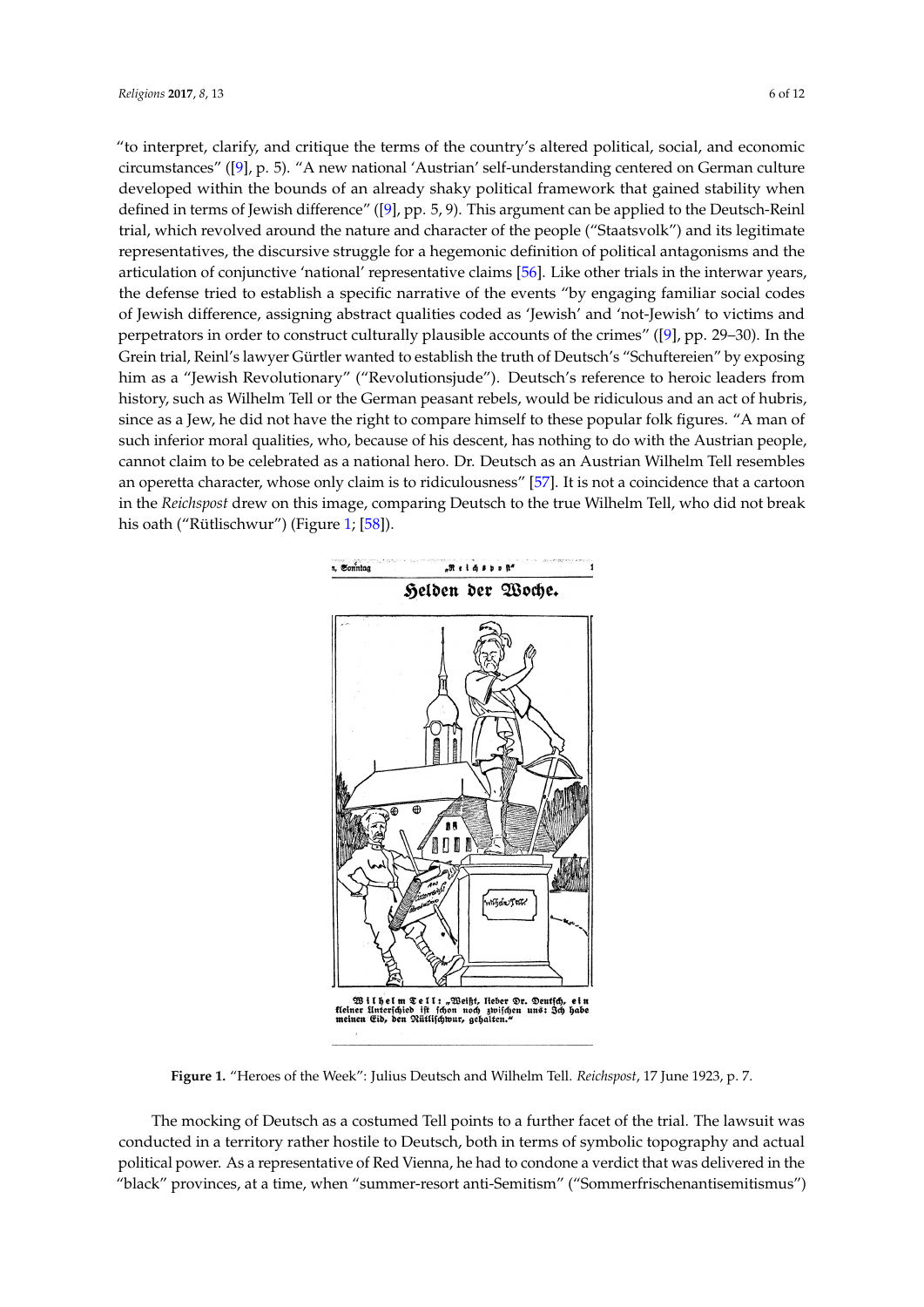flourished in western Austria ([\[59\]](#page-10-15), pp. 121–22). Unmasking Jews in alpine dress ("Tracht") as "camouflage" and "presumptuousness" was a popular anti-Semitic theme that spread in right-wing media at this time ([\[59\]](#page-10-15), p. 123). Depicting Deutsch as a masqueraded "operetta figure" thus was also intertextually linked to such imagery of Jews in disguise.

In characterizing the local area along the Danube, the *Strudengau*, as a German heartland, defense lawyer Gürtler "brought to mind that the *Nibelungenlied* glorifies German truth, thus the defendant should not be blamed for calling the betrayal of German loyalty *Schufterei* at the banks of the Nibelung River" [\[47\]](#page-10-3). Gürtler himself was the son of the local mayor, the butcher Johann Gürtler, who was also a Member of Parliament for the Christian Socials. This fact would not necessarily improve Deutsch's position in the Grein courtroom  $[60]$ <sup>1</sup>

The discourse was heated on both sides; the Social Democratic media attacked Reinl as a "true Hakenkreuzler-type" [\[46\]](#page-10-2), a "blustering monarchist" [\[61\]](#page-10-17), and wrote about "black and yellow traitors of the people" and "Habsburg blood people" [\[62\]](#page-10-18). Moreover, they tried to define Deutsch's relation to the *demos* in a different way from their anti-Semitic opponents: With his subversive actions in the Ministry of War, Deutsch did *not* betray a Wilhelm Tellian' "*Rütli-*oath of the proletarians" ([\[11\]](#page-8-7), p. 15). "Comrade Deutsch" only did "his duty as a human being and a *German Austrian*" (emphasis mine) [\[62\]](#page-10-18). "All his actions were fueled by the thought of bringing peace to the German people that he loves with all his heart. He wanted to serve the people and not the Habsburg generals", said the liberal *Neues Wiener Tagblatt* about Deutsch's testimonial in the Grein courtroom [\[63\]](#page-10-19). "Habsburg or the people" was the headline of the Social Democratic Linzer *Tagblatt* [\[46\]](#page-10-2).

For the Christian Socials, these lines of argument were only evidence for the Social Democrats' role as a "party of Jewish protection". "As always, Jewish papers lose their temper if an insult against a Jew is not punished most severely. [...] No wonder that, in a party where the leaders are Jews, the Jew reigns supreme. [...] You cannot expect the *volksfremde Bonzenblätter* to be inspired by a national sense of justice" ([\[64](#page-10-20)[,65\]](#page-10-21)).<sup>2</sup> The *Linzer Volksblatt* tried to provoke the local workers by invoking the "popular anti-Semitism" of the provincial Social Democrats and their reservations against the "Jews of the Wienzeile", referring to the party headquarters in Vienna [\[29\]](#page-9-6). "We will not resent their joy, if the workers are that happy with their Jewish representatives" [\[65\]](#page-10-21).

#### **6. Reactions/Conclusions**

After the final verdict in November 1923, the Christian Social media celebrated and defended the court decision (e.g. [\[66](#page-10-22)[,67\]](#page-10-23)). The Social Democratic press, however, agreed that the judges had broken the law "in full consciousness" in an act of class-biased judiciary. A "monarchist verdict" was decided in the "musty courtroom" in Linz ("muffigen Gerichtsstube") in a "deliberate insult to the Republic", said the *Arbeiter-Zeitung* [\[68\]](#page-10-24). The party executive committee and the party congress expressed their confidence in Deutsch, and Upper Austrian Vice Governor Gruber called the judges "nazilike" ("hakenkreuzlerisch") [\[69,](#page-10-25)[70\]](#page-10-26).

The verdict also shocked the liberal press. The *Oesterreichische Volkswirt* called it a "clear misjudgment" [\[71\]](#page-10-27) and the *Wiener Sonn- und Montags-Zeitung* stated: "A whole world separates our views from those of the former State Secretary Dr. Julius Deutsch. Despite this, no one who also respects the honor of a political opponent will agree with this insane verdict, which depicts Doctor Deutsch's revolutionary achievement that preceded Austria's transformation into a republic as a *Schufterei*" [\[72\]](#page-10-28).

<sup>1</sup> Hans Gürtler, however, is now best known as a co-owner of Hotel Sacher in Vienna, which he acquired in 1934.

<sup>2</sup> "Wir glauben keinem Widerspruch zu begegnen, wenn wir behaupten, daß nach bürgerlichen Ehrbegriffen und nach der christlichen Moral ein solches Verhalten eines Offiziers als unehrenhaft gilt. Die sozialistische Presse steht auf dem Standpunkt, daß nach marxistischen Ehrbegriffen dies durchaus nicht der Fall sei. Wir sprechen aber die volle Zuversicht aus, daß das deutsche Volk nie und niemals zu solchen Ehrbegriffen heruntersteigen wird."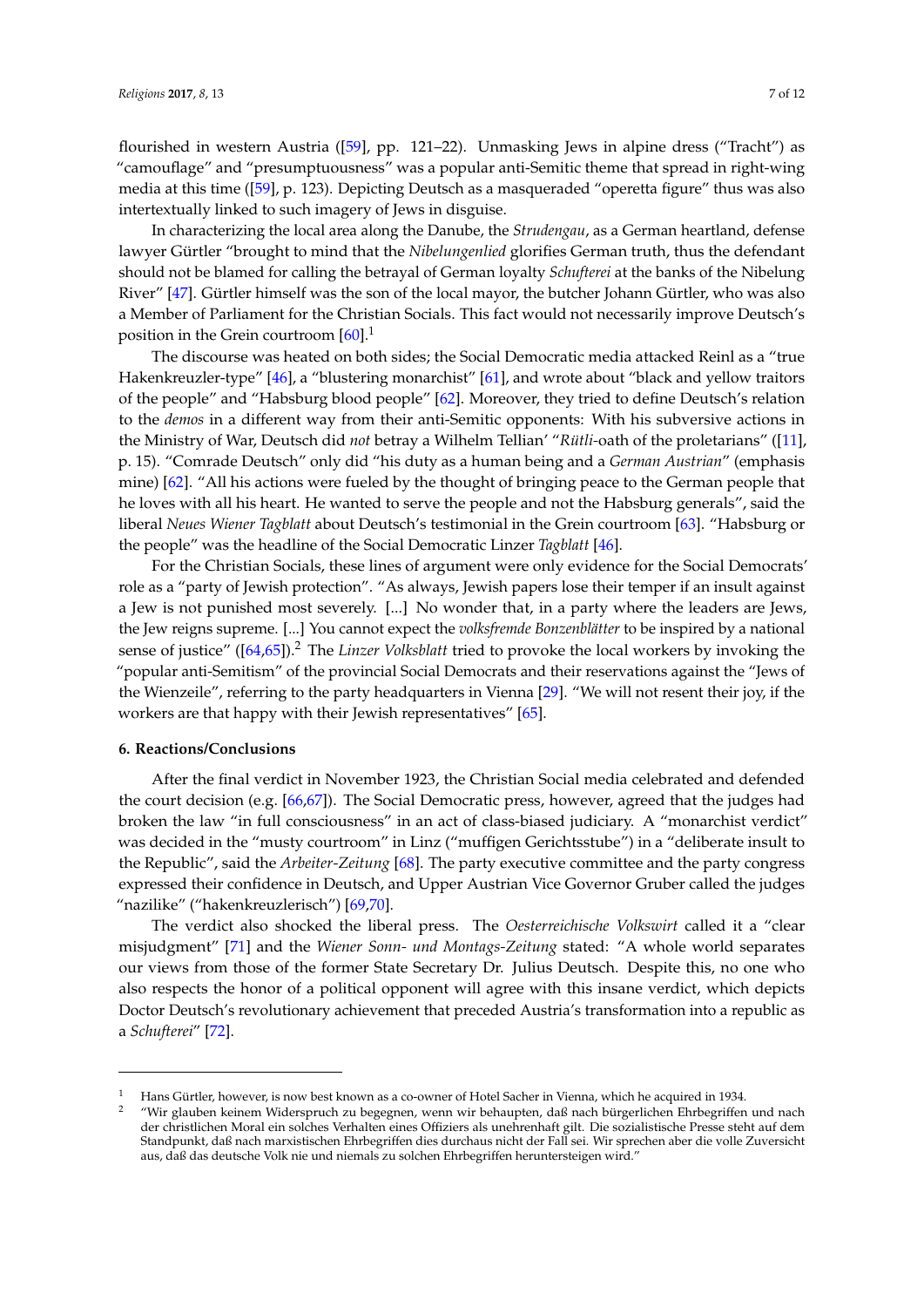In parliament, it was Karl Renner who wanted to remind the "bourgeoisie" that they owed their current existence not least to Julius Deutsch, whose statesmanlike actions in the weeks of revolutionary turmoil in 1918 had supported the relatively peaceful transition from Empire to Republic ([\[73\]](#page-10-29); [\[74\]](#page-10-30), p. 14). However, "the same social segments and methods that ruined the old Empire" were now "at work to ruin the new Republic" [\[73\]](#page-10-29).

This conclusion by the old "black and yellow *Regierungssozialist*" Renner ([\[48\]](#page-10-4), pp. 62–3, 111) leads us back to the core topic of this volume, Empire, Socialism and Jewish difference. It seems that in Deutsch's courtroom testimony and in the political conflicts with the Christian Socials, the "old Empire" had actually vanished from Deutsch's and the party's political horizon and was only serving as a negative foil for the achievements of Red Vienna and the new Republic [\[75\]](#page-10-31). In the 1920s, the fervor for building a socialist "kingdom of grace" did not leave much room for the "deep nostalgia" that many Central European Jewish intellectuals would feel for a lost cosmopolitan Austrian Empire a decade later, when their democratic hopes began to dissolve ([\[33\]](#page-9-10), p. 40).

What was maybe played down in Deutsch's speech was his actual long-time loyalty to the Empire that led him to the trenches of the World War, and the fact that Deutsch, as a leader of the Social Democratic "secret military organization", was not heading an "Austrian revolution" in 1918, but managing the peaceful state transition when the old order fell apart. It is quite telling that the communist *Rote Fahne* would polemically call his secret organization a "cozy coffee house chat" ("gemütliches Kaffeehausplauscherl") ([\[19\]](#page-8-15), p. 5). In the courtroom, Deutsch was haunted by the vanished Empire and left in a double bind: as a good "German Austrian" republican and Social Democrat, who might not want to be associated with an alleged "Jewish loyalty" to the dynasty, he was forced to highlight his opposition to the Habsburg state and its oppressive wartime institutions. This in turn made him a target for his anti-Semitic foes, who could hold the Jewish-Marxist "socialist betrayal" of the Emperor against him.

Deutsch, as we have seen, renounced his former loyalties to the Empire; as an internationalist Social Democrat in the 1920s, however, he engaged in the establishment of networks that could be seen as the continuation of old Central European ties. This especially holds true for his activities in the *Socialist Workers' Sport International* (SASI), which he presided over from 1927 onwards and which had offices in Vienna, Leipzig, and Prague [\[76\]](#page-10-32). Having written key texts on sports and the labor movement, the "non-Jewish Jew" ([\[33\]](#page-9-10), p. 38). Deutsch also became, perhaps without his full approval, a guiding figure for the Jewish labor movement in Poland and the former Galicia. For *Morgnsthern*, the anti-Zionist workers' sport organization of the *General Jewish Labor Bund*, his brochure *Sport und Politik* [\[77\]](#page-10-33) served as a main influence ([\[78\]](#page-11-0), p. 7) that was translated twice into Yiddish ([\[78,](#page-11-0)[79\]](#page-11-1)). Similarly, the Labor sports club *JASK* from Czernowitz/Cernauti asked Deutsch for a contribution to their decennial yearbook in 1932, which he provided [\[80,](#page-11-2)[81\]](#page-11-3).

After 1945, with the experience of Fascism, (re-)migration, and the incipient cold war, Deutsch would depict his relationship to the Empire in a less antagonistic way than he had in 1923. In his autobiography *Ein weiter Weg*, published in 1960, he pointed to the "somehow state-preserving power" of the Social Democrats in the Empire; their "international character" had made them a uniting force ([\[7\]](#page-8-3), p. 79). Echoed here was Otto Bauer's famous phrase about the "privileged imperial-royal Social Democracy (*k.k. priv. Sozialdemokratie*)" and the "historic compromise" between the Habsburgs and Victor Adler's Social Democrats, in their struggle for universal suffrage in 1905-07 ([\[30\]](#page-9-7), p. 5). However, Deutsch still insisted on the darker shades of the Habsburg legacy that he experienced during the absolutism of the First World War, when social and democratic rights were suspended: "The leading circles of the Imperial court, the administration and the military, who dominated the state", did not realize the Social Democrats' positive role for the Empire, wrote Deutsch. They considered them "as enemies of the state, granted them reluctantly some concessions in the social sector, but did not have a scrap of political trust for them. In this regard, the traditional disagreements of world views were too deep" ([\[7\]](#page-8-3), p. 79).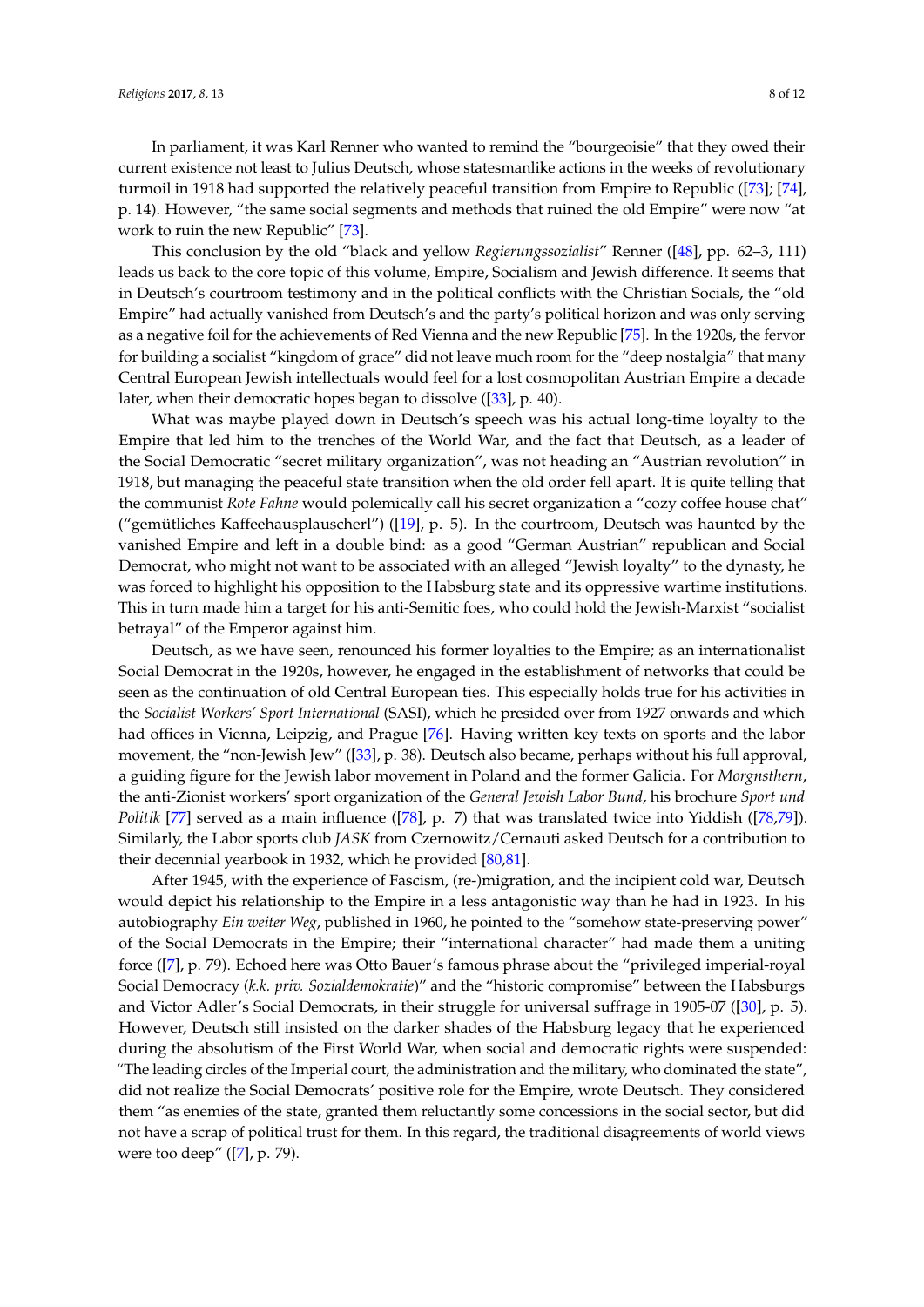**Acknowledgments:** I am grateful to Bernhard Hachleitner, Malachi Hacohen, Michaela Maier, Matthias Marschik, Thomas R. Prendergast, the anonymous reviewers of *Religions* and the participants of the conference "Empire, Socialism and Jews IV: The Interwar Years" for their helpful comments on earlier version of this paper, and to Jason Heilman and Elfriede Pokorny for editing the English version.

**Conflicts of Interest:** The author declares no conflict of interest.

## **References**

- <span id="page-8-0"></span>1. On his biography see: Karl Wirobal. *Hans Reinl. Spitzenbergsteiger, Schipionier und Bergliterat*. Available online: <http://www.hallstatt.ooe.gv.at/gemeindeamt/download/Wirobal.pdf> (accessed on 27 July 2015).
- <span id="page-8-1"></span>2. Julius Deutsch. *Aus Österreichs Revolution. Militärpolitische Erinnerungen. Von Dr. Julius Deutsch Staatssekretär a.D*. Vienna: Verlag der Wiener Volksbuchhandlung, 1921.
- <span id="page-8-2"></span>3. Manfred Marschalek. "Der Fall Julius Deutsch. Ein sozialdemokratischer Generationenkonflikt im Schatten des Kalten Krieges." In *Auf dem Weg zur Macht. Integration in den Staat, Sozialpartnerschaft und Regierungspartei*. Edited by Wolfgang Maderthaner. Vienna: Löcker, 1992, pp. 11–49.
- 4. Richard Berczeller. "Julius Deutsch." In *Als Zaungäste der Politik. Österreichische Zeitgeschichte in Konfrontationen*. Edited by Norbert Leser and Richard Berczeller. Vienna: Jugend & Volk, 1977, pp. 202–13.
- 5. Norbert Leser. "Julius Deutsch." In *Idem: Grenzgänger. Österreichische Geistesgeschichte in Totenbeschwörungen*. Vienna: Hermann Böhlaus Nachf, 1982, vol. II, pp. 25–49.
- <span id="page-8-19"></span>6. Michaela Maier, and Georg Spitaler. "Julius Deutsch—'Das innere Kriegserleben' eines Sozialdemokraten." In *Julius Deutsch, Kriegserlebnisse eines Friedliebenden. Aufzeichnungen aus dem Ersten Weltkrieg*. Edited by Michaela Maier and Georg Spitaler. Vienna: National Academies Press, 2016, pp. 9–36.
- <span id="page-8-3"></span>7. Julius Deutsch. *Ein weiter Weg. Lebenserinnerungen*. Vienna: Amalthea, 1960.
- <span id="page-8-4"></span>8. One of them was Marie Kramer, a Vienna city council member, and Deutsch's future partner.
- <span id="page-8-5"></span>9. As a lawyer Gürtler was involved in at least one similar anti-Semitic charged trial, the Bruno Wolf murder trial in 1929. See Lisa Silverman. *Becoming Austrians. Jews and Culture between the World Wars*. Oxford and New York: Oxford University Press, 2012, p. 24.
- <span id="page-8-6"></span>10. "Diese seien Volksbeauftragte gewesen, welche eine militärische Garde um sich hatten und die fremde Völker unterdrückten." *(Linzer) Tages-Post*, 19 May 1923, p. 8. The legal reports of the trial seem to be lost, written information by the Archives of Upper Austria, 8 March 2016.
- <span id="page-8-7"></span>11. Julius Deutsch. *Treueid und Revolution. Eine Rede vor Gericht*. Vienna: Verlag der Wiener Volksbuchhandlung, 1923.
- <span id="page-8-8"></span>12. "Die 'Schoffeterei' von Grein." *Arbeiter-Zeitung*, 28 June 1923, p. 2.
- <span id="page-8-9"></span>13. "Die Ehrenbeleidigungsklage des Abgeordneten Dr. Julius Deutsch." *Neue Freie Presse*, 7 November 1923, p. 7.
- <span id="page-8-10"></span>14. "Aus dem Gerichtssaal." *(Linzer) Tagblatt*, 7 November 1923, p. 6.
- <span id="page-8-11"></span>15. "Die Schuftereien des Dr. Julius Deutsch." *Linzer Volksblatt*, 7 November 1923, p. 2.
- <span id="page-8-12"></span>16. The term "Jewish Difference" is used here as a discursive category that, against the background of identification and attribution by others, articulates a relationship between the socially constructed categories of "Jewish" and "Non-Jewish." See ([\[9\]](#page-8-5), pp. 6–7).
- <span id="page-8-13"></span>17. Hans Reinl. "Die Wahrheitsliebe der 'Volkszeitung'." *Tiroler Anzeiger*, 1 June 1923, p. 2. According to Reinl, Deutsch worked "to promote the inner collapse of our victorious army."
- <span id="page-8-14"></span>18. For a discussion of the Austrian "stab-in-the-back myth" compared to the much more "unifying" German version, see: Patrick J. Houlihan. "Was There an Austrian Stab-in-the-Back Myth? Interwar Military Interpretations of Defeat." In *From Empire to Republic: Post-World War I Austria*. Edited by Günter Bischof, Fritz Plasser and Peter Berger. New Orleans: University New Orleans Publishing, 2010, pp. 67–89.
- <span id="page-8-15"></span>19. "Vom Tage." *Rote Fahne*, 7 October 1923, p. 5.
- <span id="page-8-16"></span>20. The commission's task was an inquiry into the misconduct of leading military personnel, especially regarding "the fate of German-Austrian troops and the loss of military equipment during the breakdown of the armed forces" in the autumn of 1918. See: "132. Gesetz vom 19. Dezember 1918 über die Feststellung von Pflichtverletzungen militärischer Organe im Kriege." *Staatsgesetzblatt für den Staat Deutschösterreich* 31 (1918): 214–15.
- <span id="page-8-17"></span>21. Rechtsanwalt Schneeweiss to Deutsch, 23 August 1923, VGA, old party archive, file 88/2.
- <span id="page-8-18"></span>22. Recent scholarship backs Deutsch's account by describing a "radical disjuncture in the Habsburg monarchy" after 1914. John Deak. "The Great War and the Forgotten Realm: The Habsburg Monarchy and the First World War." *The Journal of Modern History* 86 (2014): 336–80. [\[CrossRef\]](http://dx.doi.org/10.1086/675880)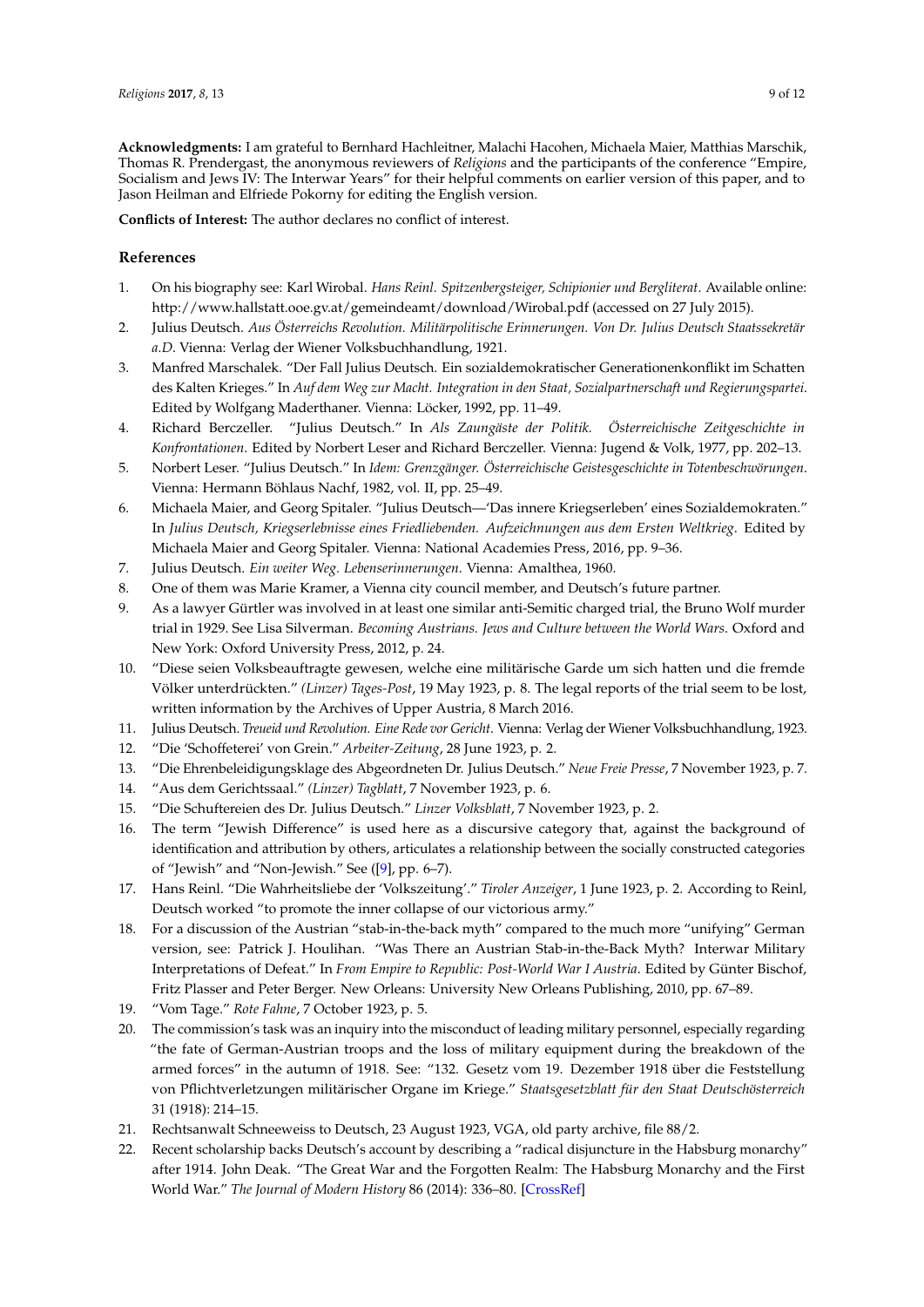- <span id="page-9-0"></span>23. On this shift from political and administrative "regulation and accommodation to [military] repression" see John Deak. "The Great War," [22] and Marc Cornwall. In *The Undermining of Austria-Hungary. The Battle for Hearts and Minds*. Houndsmills: MacMillan Press, 2000, pp. 16–39.
- <span id="page-9-1"></span>24. Julius Deutsch. *Kriegserlebnisse eines Friedliebenden. Aufzeichnungen aus dem Ersten Weltkrieg*. Edited by Michaela Maier and Georg Spitaler. Vienna: National Academies Press, 2016.
- <span id="page-9-2"></span>25. Deutsch to Rechtsanwalt Schneeweiss, 24 October 1923, VGA, old party archive, file 88/2.
- <span id="page-9-3"></span>26. Created by Anna L. Staudacher. "List of departures from the Israelitische Kultusgemeinde in Vienna (IKG) 1868–1914." Available online: <www.genteam.at> (accessed on 21 July 2015).
- <span id="page-9-4"></span>27. Cf. Deutsch's registration records in the Municipal and Provincial Archives of Vienna, 2.5.1.4.K11.Deutsch Julius.2.2.1884.
- <span id="page-9-5"></span>28. According to his death certificate in 1968 and a letter by his daughter Annemarie, he died in the Protestant faith; letter to Hartmut Mehringer, 13 November 1976, VGA, Personenarchiv, drawer 20, file 12: Deutsch, Julius, Biographisches.
- <span id="page-9-6"></span>29. Margit Reiter. "Die österreichische Sozialdemokratie und Antisemitismus: Politische Kampfansage mit Ambivalenzen." In *Antisemitismus in Österreich 1933–1938*. Edited by Gertrude Enderle-Burcel and Ilse Reiter-Zatloukal. Cologne, Weimar and Vienna: Böhlau, 2017, forthcoming.
- <span id="page-9-7"></span>30. On Bauer see: Wolfgang Maderthaner. "Empire, Nationalism and the Jewish Question: Victor Adler and Otto Bauer." *Religions* 7 (2016): article 2. [\[CrossRef\]](http://dx.doi.org/10.3390/rel7010002)
- <span id="page-9-8"></span>31. Anton Pelinka. "Mainstreaming der jüdischen Identität?" *Das Jüdische Echo* 57 (2008): 119–23.
- <span id="page-9-9"></span>32. Wolfgang Maderthaner, and Lisa Silverman. "'Wiener Kreise': Jewishness, Politics, and Culture in Interwar Vienna." In *Interwar Vienna. Culture between Tradition and Modernity*. Edited by Deborah Holmes and Lisa Silverman. Rochester: Camden House, 2009, pp. 59–80.
- <span id="page-9-10"></span>33. Malachi Haim Hacohen. "Envisioning Jewish Central Europe: Friedrich Torberg, the Austrian Émigrés, and Jewish European History." *Journal of Modern Jewish Studies* 13 (2014): 37–57. [\[CrossRef\]](http://dx.doi.org/10.1080/14725886.2014.880242)
- <span id="page-9-11"></span>34. "Der Staatskanzler, die Unterstaatssekretäre für Heerwesen und so viele Andere hohe Würdenträger sind Juden; dieselben Juden, für welche unsere Kameraden das Leben gelassen haben, welche durch den Krieg zu unermesslichen Reichthümern gelangten." anonymous leaflet, 25 November 1918, VGA, Parteistellenarchiv, box 117, file 704.
- <span id="page-9-12"></span>35. On Deutsch's alleged "stab in the back" against the troops, see the anti-Semitic dissertation by Aurelia Gerlach. *Der Einfluß der Juden in der Österreichischen Sozialdemokratie*. Vienna and Leipzig: Braumüller, 1939, pp. 157–58.
- <span id="page-9-13"></span>36. Karl Paumgartten. *Judentum und Sozialdemokratie*. Sechste, neu bearbeitete und vermehrte Auflage. Graz: Stocker, 1926.
- <span id="page-9-14"></span>37. After February 1934, Deutsch was amongst the "cowardly [...] Jewish party leaders" who were accused of having seduced the German workers to engage in the civil war [\[29\]](#page-9-6).
- <span id="page-9-15"></span>38. In the election campaign of autumn 1923, the Social Democrats were justly criticized by the *Jüdischen Wahlgemeinschaft* for using anti-Semitic visual stereotypes in their "anti-capitalist" imagery. See "Die Sozialdemokratie und die Juden." *Wiener Morgenzeitung*, 17 October 1923, p. 3.
- <span id="page-9-16"></span>39. Typoscript "Firma Starhemberg und Kohn" [1931], VGA, Sacharchiv, drawer D: Additional material from drawer 10/file 12, Deutsch, Julius: Bibliographie, Publikationen etc.
- <span id="page-9-17"></span>40. "Wenn unsere Blätter jetzt auch in das Hepp-Hepp-Geschrei einzustimmen beginnen, dann kann freilich dem Radau-Antisemitismus nicht mehr entgegen gewirkt werden. Dann sinken wir auf das Niveau der christlich-sozialen Presse herab." According to Deutsch, the paper had also misinformed their readers, since "Waiss [sic] stammt aus einer alten bodenständigen Bauernfamilie des niederösterreichischen Waldviertels und es ist genauso kindisch, ihm eine jüdische Abstammung anzudichten, als irgendeinem der Genossen des Linzer 'Tagblattes', die vielleicht auch Namen tragen, die nicht urarisch klingen". Letter to the *Linzer Tagblatt*, 22 April 1920, VGA, old party archive, file 116/4.
- <span id="page-9-18"></span>41. Martin Achrainer. "'So, jetzt sind wir ganz unter uns!' Antisemitismus im Alpenverein." In *Hast du Meine Alpen Gesehen?: Eine jüdische Beziehungsgeschichte*. Edited by Hanno Löwy and Gerhard Milchram. Exhibition Catalogue. Hohenems and Vienna: Bucher Verlag, 2009, pp. 288–317.
- <span id="page-9-19"></span>42. Julius Deutsch. *Unter roten Fahnen! Vom Rekord- zum Massensport*. Vienna: Verlag der Organisation Wien der Sozialdemokratischen Partei, 1931.
- <span id="page-9-20"></span>43. Julius Deutsch. "Eine Internationale des Arbeitersports." *Arbeiter-Zeitung*, 23 August 1927, p. 2.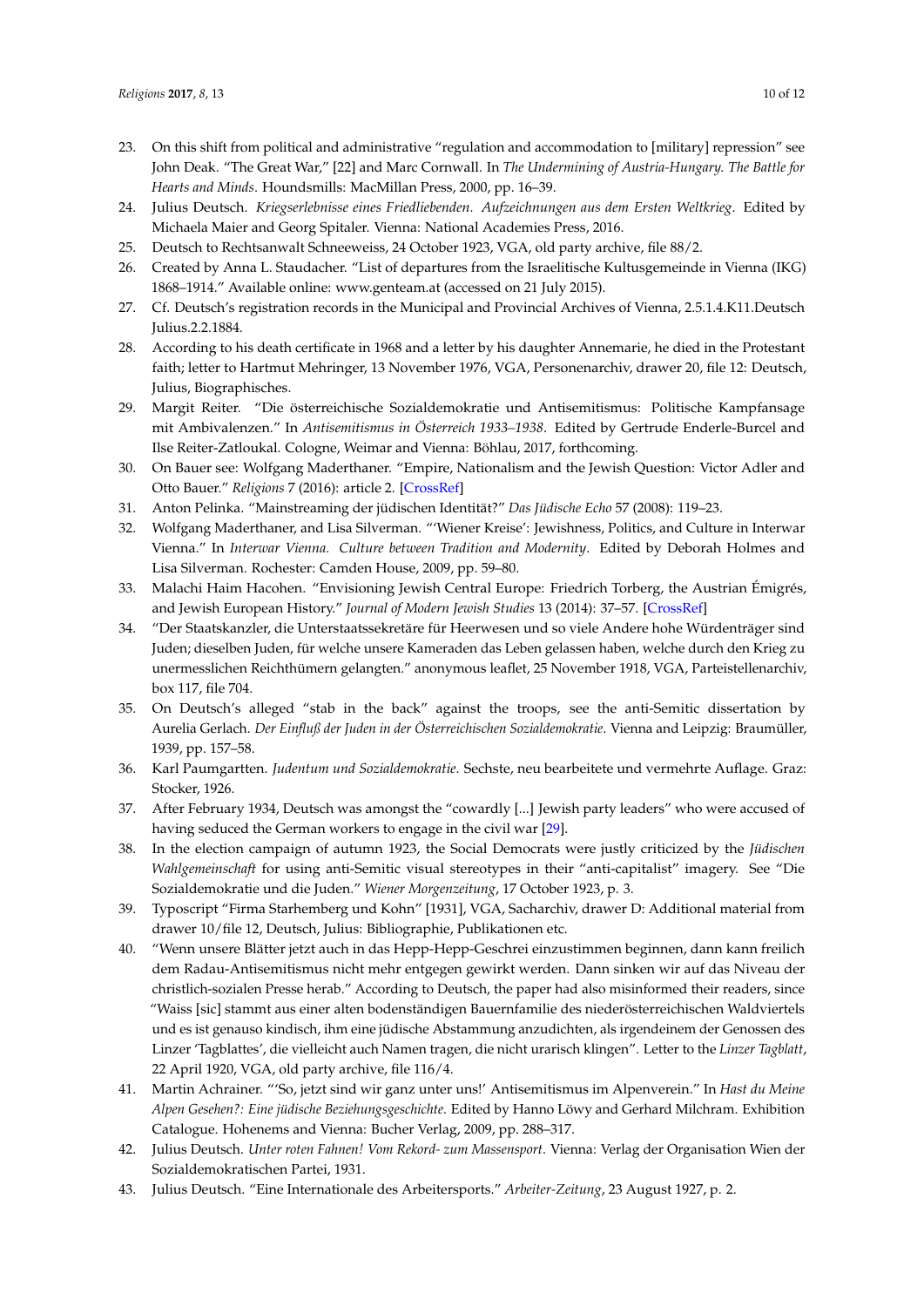- <span id="page-10-0"></span>44. Martin Achrainer, and Nicholas Mailänder. "Der Verein." In *Berg Heil! Alpenverein und Bergsteigen 1918–1945*. Edited by the Deutscher Alpenverein, Oesterreichischer Alpenverein and Alpenverein Südtirol. Cologne, Weimar and Vienna: Böhlau, 2011, pp. 193–318.
- <span id="page-10-1"></span>45. "Eine kommunistische Lausbüberei." [typoscript], VGA, old party archive, file 46.
- <span id="page-10-2"></span>46. "Habsburg oder Volk?" *(Linzer) Tagblatt*, 12 June 1923, pp. 7–8.
- <span id="page-10-3"></span>47. "Das Gerichtssaalerlebnis des Dr. Deutsch." *Reichspost*, 12 June 1923, p. 6.
- <span id="page-10-4"></span>48. Friedrich Adler. *Vor dem Ausnahmegericht*. Jena: Thüringer Verlagsanstalt, 1923.
- <span id="page-10-5"></span>49. Michaela Maier, and Georg Spitaler. "Ein Attentat gegen die österreichische Moral." In *Friedrich Adler vor dem Ausnahmegericht. Das Attentat gegen den Ersten Weltkrieg*. Edited by Michaela Maier and Georg Spitaler. Vienna: Promedia, 2016, pp. 7–43.
- <span id="page-10-6"></span>50. "Höher geht's nimmer." *Reichspost*, 20 May 1923, p. 4.
- <span id="page-10-7"></span>51. Deutsch to Rechtsanwalt Schneeweiss, 2 August 1923, VGA, old party archive, file 88/2.
- <span id="page-10-8"></span>52. E.g. in "Der Prozeß in Grein." *Linzer Volksblatt*, 13 June 1923, p. 3.
- <span id="page-10-9"></span>53. Deutsch to Rechtsanwalt Schneeweiss, 19 March 1923, VGA, old party archive, file 88/2.
- <span id="page-10-10"></span>54. "Ein eitler Geck." *Rote Fahne*, 15 June 1923, p. 7.
- <span id="page-10-11"></span>55. "Vom Tage." *Rote Fahne*, 7 November 1923, p. 5.
- <span id="page-10-12"></span>56. For an understanding of the political and intellectual conflicts in interwar Vienna as a Gramscian' struggle for hegemony see i.a. Janek Wasserman. *Black Vienna. The Radical Right in the red City. 1918–1938*. Ithaca and London: Cornell University Press, 2014, pp. 10–11.
- <span id="page-10-13"></span>57. "Dr. Deutsch als verunglückter Wilhelm Tell." *Reichspost*, 11 June 1923, p. 4.
- <span id="page-10-14"></span>58. Fritz Schönpflug (cartoonist). "Helden der Woche." *Reichspost*, 17 June 1923, p. 7.
- <span id="page-10-15"></span>59. In the 1920s and 1930s, at least 60 Austrian tourist spots advertised their "rejection of Jewish summer visitors", with Upper Austria as one of the centers. See: Albert Lichtblau. "Ambivalenzen der Faszination: Sommerfrische & Berge." In *Hast du meine Alpen gesehen?: Eine jüdische Beziehungsgeschichte*. Edited by Hanno Löwy and Gerhard Milchram. Exhibition Catalogue. Hohenems and Vienna: Bucher Verlag, 2009, pp. 116–30.
- <span id="page-10-16"></span>60. Wien Geschichte Wiki. "Hotel Sacher." Available online: [https://www.wien.gv.at/wiki/index.php/Hotel\\_](https://www.wien.gv.at/wiki/index.php/Hotel_Sacher) [Sacher](https://www.wien.gv.at/wiki/index.php/Hotel_Sacher) (accessed on 5 July 2016).
- <span id="page-10-17"></span>61. "Der schimpfende Monarchist als Sprachforscher." *Arbeiter-Zeitung*, 20 May 1923, p. 13.
- <span id="page-10-18"></span>62. "Gedanken zum Prozeß Dr. Deutsch – Ing. Reindl." *(Tiroler) Volkszeitung*, 26 May 1923, pp. 6–7.
- <span id="page-10-19"></span>63. "Gerichtssaal." *Neues Wiener Tagblatt*, 12 June 1923, p. 8.
- <span id="page-10-20"></span>64. "Angriffe gegen den Richterstand." *Linzer Volksblatt*, 10 November 1923, p. 2.
- <span id="page-10-21"></span>65. "Wir haben uns nicht getäuscht." *Linzer Volksblatt*, 15 June 1923, p. 1.
- <span id="page-10-22"></span>66. "Zur Unzeit geredet." *Linzer Volksblatt*, 8 November 1923, p. 1.
- <span id="page-10-23"></span>67. "Nicht Klassen-, sondern Volksjustiz." *Reichspost*, 16 November 1923, p. 1.
- <span id="page-10-24"></span>68. "Die 'Schufterei' von Linz." *Arbeiter-Zeitung*, 7 November 1923, p. 4.
- <span id="page-10-25"></span>69. "Das Linzer Urteil." *Arbeiter-Zeitung*, 9 November 1923, p. 4.
- <span id="page-10-26"></span>70. "Der Parteitag." *Arbeiter-Zeitung*, 16 November 1923, pp. 2–3.
- <span id="page-10-27"></span>71. "Der Verlauf des Nationalfeiertages." *Der oesterreichische Volkswirt*, 17 November 1923, pp. 183–84.
- <span id="page-10-28"></span>72. "Das Greiner Urteil gegen Dr. Julius Deutsch." *Wiener Sonn- und Montags-Zeitung*, 13 November 1923, p. 5.
- <span id="page-10-29"></span>73. "Die Klassenjustiz auf der Anklagebank." *Arbeiter-Zeitung*, 1 December 1923, p. 3.
- <span id="page-10-30"></span>74. On the weeks of transformation see i.a. John W. Boyer, who highlights the role of Deutsch's *Volkswehr* in helping to "safeguard the centrist political revolution against the possibility of left-wing social upheaval". John W. Boyer. "Silent War and Bitter Peace: The Revolution of 1918 in Austria." *Austrian History Yearbook* 34 (2003): 1–56. [\[CrossRef\]](http://dx.doi.org/10.1017/S0067237800020427)
- <span id="page-10-31"></span>75. See also Deutsch's brochure: *Schwarzgelbe Verschwörer. Von Julius Deutsch*. Vienna: Verlag der Wiener Volksbuchhandlung, 1925.
- <span id="page-10-32"></span>76. Together with Cornelius Gellert (Leipzig), Deutsch was a chairman of the SASI. The head of the international bureau was the Czech Rudolf Silaba (Prague).
- <span id="page-10-33"></span>77. Julius Deutsch. *Sport und Politik. Im Auftrag der sozialistischen Arbeiter-Sport-Internationale*. Berlin: J.H.W. Dietz Nachfolger, 1928.